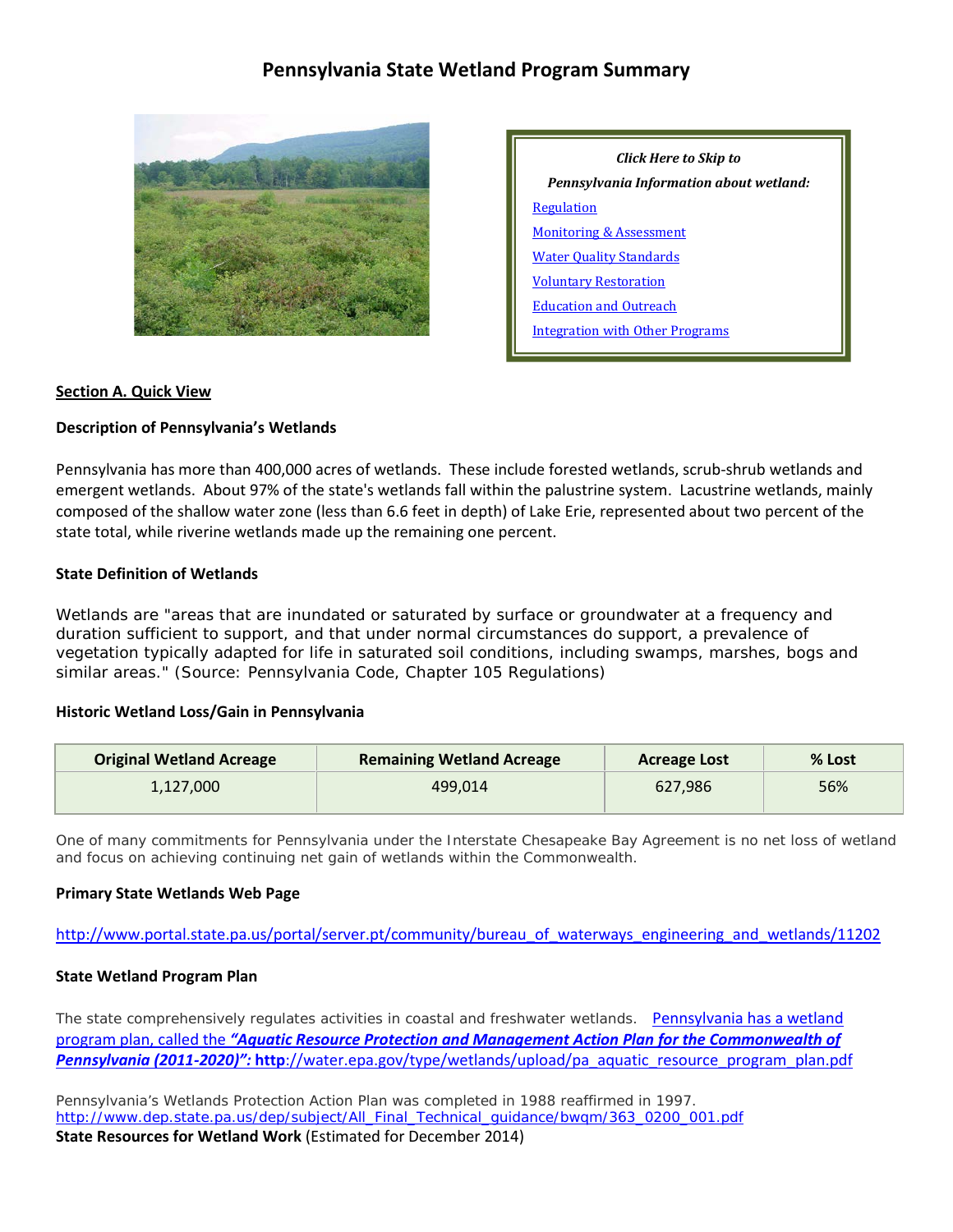| <b>State</b>    | Core element #1:         | <b>Core Element #2:</b> | <b>Core Element #3:</b>  | <b>Core Element #4:</b>  |
|-----------------|--------------------------|-------------------------|--------------------------|--------------------------|
| <b>Name</b>     | <b>Regulation</b>        | <b>Monitoring and</b>   | <b>Wetland Water</b>     | <b>Voluntary Wetland</b> |
|                 |                          | <b>Assessment</b>       | <b>Quality Standards</b> | Restoration              |
| <b>Agency</b>   | PA Department of         | Information not         | Information not          | <b>PA DCNR</b>           |
|                 | Environmental            | available               | available                |                          |
|                 | Protection               |                         |                          |                          |
| Source(s)       | Permitting fees,         | Information not         | Information not          | Information not          |
|                 | general fund, EPA        | available               | available                | available                |
|                 | program                  |                         |                          |                          |
|                 | development grants       |                         |                          |                          |
| <b>Amount</b>   | Information not          | Information not         | Information not          | Information not          |
|                 | available                | available               | available                | available                |
| <b>Staffing</b> | ~32 FTE (Sum of six      | Information not         | Information not          | Information not          |
|                 | regional offices         | available               | available                | available                |
|                 | around the state         |                         |                          |                          |
|                 | with $\sim$ 5 Staff each |                         |                          |                          |
|                 | $(2$ engineers + 2-3     |                         |                          |                          |
|                 | biologists to review     |                         |                          |                          |
|                 | applications) and 1      |                         |                          |                          |
|                 | engineer $+1$            |                         |                          |                          |
|                 | biologist to work on     |                         |                          |                          |
|                 | state highway and        |                         |                          |                          |
|                 | PennDOT projects         |                         |                          |                          |
| <b>Agency</b>   |                          |                         |                          | <b>Game Commission</b>   |
| Source(s)       |                          |                         |                          | Public land work         |
| <b>Amount</b>   |                          |                         |                          | Information not          |
|                 |                          |                         |                          | available                |
| <b>Staffing</b> |                          |                         |                          | Information not          |
|                 |                          |                         |                          | available                |
| <b>Agency</b>   |                          |                         |                          | PA Department of         |
|                 |                          |                         |                          | Environmental            |
|                 |                          |                         |                          | Protection               |
| Source(s)       |                          |                         |                          | <b>Growing Greener</b>   |
|                 |                          |                         |                          | Grants and 319 Funds     |
| <b>Amount</b>   |                          |                         |                          | Information not          |
|                 |                          |                         |                          | available                |
| <b>Staffing</b> |                          |                         |                          | Information not          |
|                 |                          |                         |                          | available                |

# **State Permitting Fees**

| <b>State Permitting Fee</b> | <b>Individual Permit</b>                                                                                                                                      | <b>General Permit</b>                                                                                            |
|-----------------------------|---------------------------------------------------------------------------------------------------------------------------------------------------------------|------------------------------------------------------------------------------------------------------------------|
| Yes/No                      | YES                                                                                                                                                           | YES                                                                                                              |
| Amount (range)              | Base \$1,750 for individual permits; +<br>$1/10$ <sup>th</sup> acre of permanent disturbance<br>(\$800) and $1/10^{th}$ acre temporary<br>disturbance (\$400) | \$50-\$750 depending on the type of<br>disturbance (e.g. fish enhancement structure,<br>agricultural activities) |
| Agency                      | N/A                                                                                                                                                           | N/A                                                                                                              |

• *Amendments to permits = \$250 for minor amendments and \$500 for major amendments*

- *Fee for transfer of permits for structures that occupy submerged lands (\$100-\$200)*
- *Fee for environmental assessments required to waive permit (\$500)*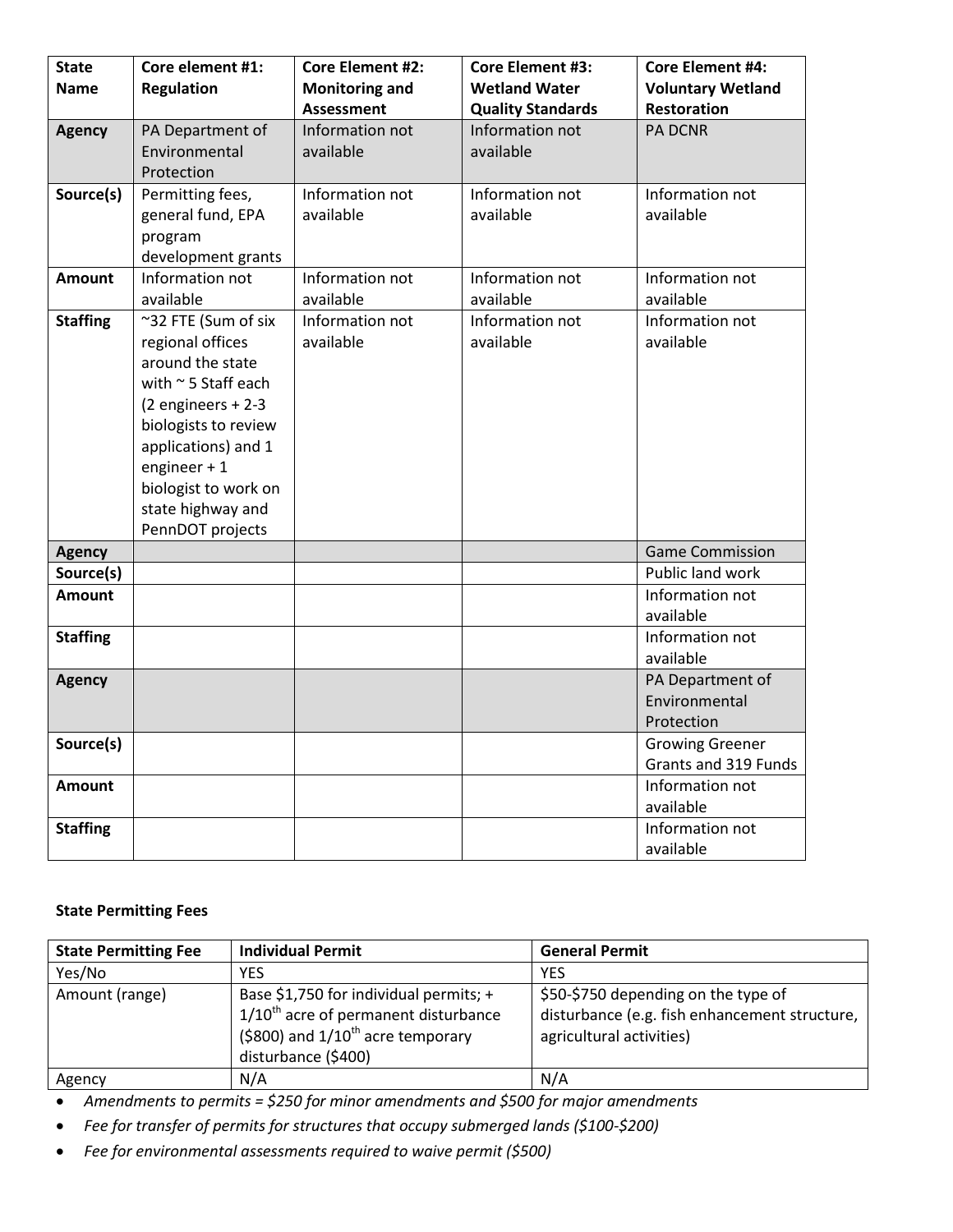## **Innovative Features:**

• Integrated wetland, stormwater and flood hazard permitting program.

## **Models and Templates:**

• See above

## <span id="page-2-0"></span>**Section B. Pennsylvania's Regulatory Approaches**

## **How are Pennsylvania's Wetlands Regulated?**

Pennsylvania hasa strong wetland regulatory program that focuses not only on direct impacts to wetlands, but also discharges to wetlands. Pennsylvania's Department of Environmental Protection (DEP) regulates a number of activities, including those that impact wetlands under the authority of the Dam Safety and Encroachments Act and Dam Safety and Waterway Management Rules and Regulations (Title 25, Pennsylvania Code, Chapter 105). Wetland and Waterways permitting in Pennsylvania is based on the Clean Streams Law and the Dam Safety and Encroachments Act, rather than Section §404 of the Clean Water Act.

The Army Corps of Engineers has issued a Pennsylvania State Programmatic General Permit # 4 (PASPGP-4). This permit is a federal Clean Water Act, Section 404 Permit that authorizes the discharge of dredge and fill material into waters of the United States. It is reviewed every five years and is slated for next renewal in July 2016. In most instances, PASPGP-4 can be issued by the DEP or a county conservation district with approved Chapter 105 water obstruction and encroachment permits. PASPGP-4 eliminates the need for dual and often redundant state and federal reviews, processing and permit issuance procedures.

The state reviews requests for waivers and "no permit," emergency permits, general permits, environmental assessments, water obstruction and encroachment permits (joint permits), PASPGP-4, SLLs, 401 certification, and Chapter 106. The state regulates two tiers of wetlands: 1) "Exceptional Value Wetlands" and 2) "Other Wetlands". In accordance with 105.17, wetlands are Exceptional Value (EV) wetlands if they are:

- o in an EV watershed
- $\circ$  in or along the floodplain of a wild trout stream and the floodplain of its tributaries
- o within a designated National or State wild or scenic river corridor
- o Along a drinking water supply and maintain the quality & quantity of the supply
- o T&E species are present
- o Hydrologically connected to OR located within ½ mi. of wetlands that are habitat for flora or fauna AND maintain the habitat of the threatened and endangered species

Applications for water obstructions and encroachments, including dredge and fill activities, are reviewed by the Regional Soils and Waterways permitting staff. Water obstructions and encroachments must comply with Pennsylvania's Clean Streams Law which requires that all earth moving activities must have an erosion and sedimentation control plan. Pennsylvania also has a specialized permitting and authorization process for FERC and other agencies (especially pipelines).

Permit applications for work in wetlands, rivers, streams and other waters are reviewed by DEP or the delegated county conservation district. Those applications for projects that have potential significant environmental impacts are forwarded to the Corps for review. Applications not forwarded to the Corps are processed entirely by DEP or the delegated county conservation districts.

In the Commonwealth of Pennsylvania, Section §401 Water Quality Certifications have been integrated with other required approvals or permits. Pennsylvania DEP issues certifications. Individual separate Water Quality Certifications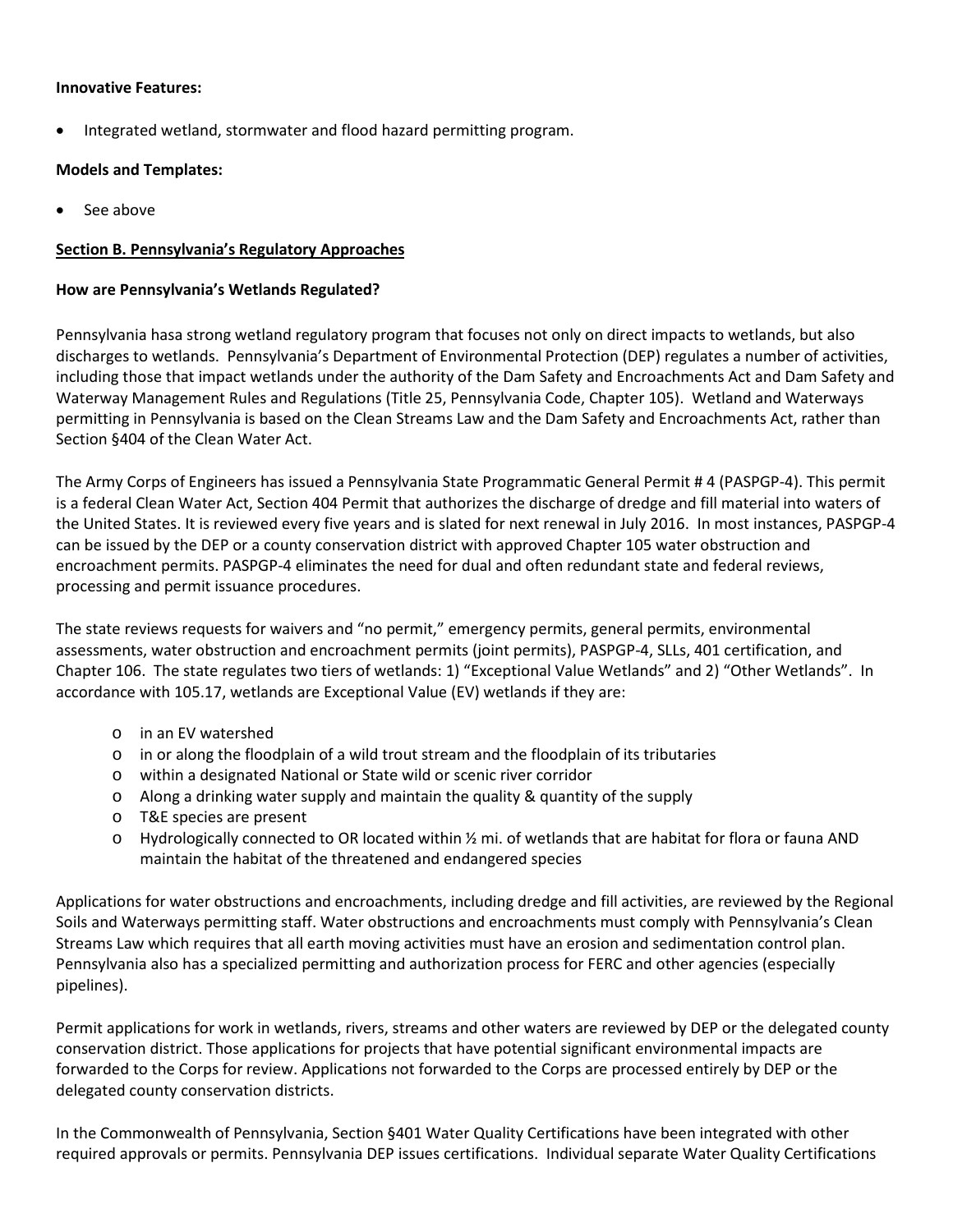are issued for activities that do not need approvals or permits under these programs. Information about the certification process can be found at: [http://www.elibrary.dep.state.pa.us/dsweb/Get/Document-](http://www.elibrary.dep.state.pa.us/dsweb/Get/Document-48789/Section%20400.2.pdf)[48789/Section%20400.2.pdf](http://www.elibrary.dep.state.pa.us/dsweb/Get/Document-48789/Section%20400.2.pdf)

## **Wetland Delineation**

| <b>Delineation Guidance</b>                            | Yes | No | <b>Detail</b>                                                                                                                                                  |
|--------------------------------------------------------|-----|----|----------------------------------------------------------------------------------------------------------------------------------------------------------------|
| Use State's Own Method                                 |     | Χ  |                                                                                                                                                                |
| Use Corps' 87 Manual and<br><b>Regional Supplement</b> | х   |    | The state has two regional supplements in southeast<br>Pennsylvania: 1) Atlantic and Gulf Coastal Plain Region<br>and 2) Eastern Mountains and Piedmont Region |
| Other (Please describe)                                |     | х  |                                                                                                                                                                |

## **Evaluation Methodology**

Formal functional assessments such as WET II or HEP may be required for larger projects.

## **Exempted Activities**

Some activities exempted from the Act are dams not exceeding 3 feet in height, the maintenance of an artificial pond or reservoir, water obstructions in streams or floodways with a drainage area of 100 acres or less, aerial crossing of a non-navigable stream or wetland by electric or telephone lines, a dam subject to the requirements of the Mine Safety and Health Administration, maintenance of field drainage systems, and restoration activities. Certain agricultural and forestry activities are exempt. See Special Provisions below.

## **Special Exemptions for Agriculture and Forestry**

Pennsylvania's exemptions are generally consistent with the federal provisions. Agricultural plowing, seeding, cultivating, harvesting, and normal silviculture are not regulated. However, construction of temporary roads, bridges, and staging areas are regulated. Permits are waived not exempted.

## **Penalties and Enforcement**

Up to \$10,000 total and \$500 a day. Civil penalties are authorized by the Dam Safety and Encroachment Act. Clean Streams violations are \$10,000 and an additional \$100/day.

## **Permit Tracking**

The Division of Wetlands, Encroachment and Training tracks a number of items including permits issued, acres of wetland impacted, acres replaced through the regulatory process, and feet of watercourse impacted.

## **State General Permit (statewide vs. regional coverage)**

| <b>Permit Coverage</b>          | <b>Yes</b> | <b>No</b> | <b>Detail (Type of Permit)</b>                                |
|---------------------------------|------------|-----------|---------------------------------------------------------------|
| Regional General Permit         |            |           | Although the state has the authority to have regional general |
|                                 |            |           | permits, at this time it does not have any.                   |
| <b>Statewide General Permit</b> | Χ          |           | The state has a number of state permits                       |

A Pennsylvania State Programmatic General Permit (PASPGP) has been in place since March 1995. A copy of Pennsylvania's State Programmatic General Permit can be found at:

[http://www.dep.state.pa.us/dep/deputate/watermgt/WC/Subjects/WWEC/GENERAL/WETLANDS/PASPGP-2%20FINAL6-](http://www.dep.state.pa.us/dep/deputate/watermgt/WC/Subjects/WWEC/GENERAL/WETLANDS/PASPGP-2%20FINAL6-8-01.doc) [8-01.doc](http://www.dep.state.pa.us/dep/deputate/watermgt/WC/Subjects/WWEC/GENERAL/WETLANDS/PASPGP-2%20FINAL6-8-01.doc)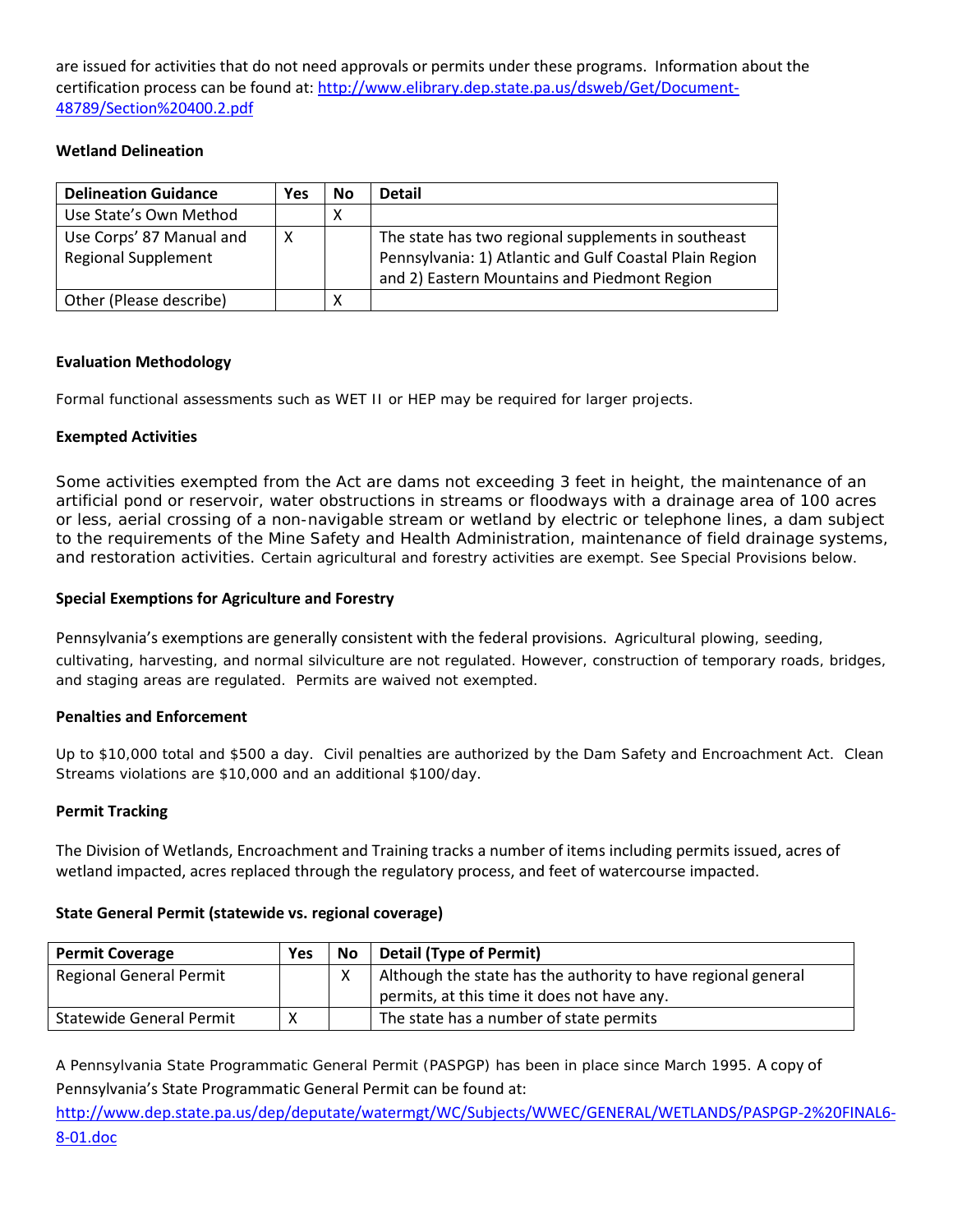#### **Assumption of Section 404 Powers**

| <b>Assumption Status</b>         | <b>Yes</b> | No | <b>Detail</b>                                                      |
|----------------------------------|------------|----|--------------------------------------------------------------------|
| Assumed                          |            |    |                                                                    |
| <b>Working Toward Assumption</b> |            | ́  |                                                                    |
| <b>Explored Assumption</b>       |            |    | Restrictions in regulatory structure impede the state's ability to |
|                                  |            |    | assume without changing regulatory language                        |

#### **Joint Permitting**

Pennsylvania has joint permitting. Under the PASPGP one application covers both state and Section 404 programs.

#### **Special Area Management Plans and Advanced Identification Plans**

Pennsylvania has SAMPs for Lake Erie and the tidal area of Delaware Bay.

### **Mitigation Policy**

Mitigation has its basis in Pennsylvania's state regulations. Mitigation as it relates to avoidance and minimization is required for all applications proposing to impact wetlands, if the impact cannot be avoided compensatory replacement at a minimum 1:1 ratio for areal extent and function and value is required. For more information, go to: [http://www.elibrary.dep.state.pa.us/dsweb/Get/Document-99527/310-2137-001.pdf.](http://www.elibrary.dep.state.pa.us/dsweb/Get/Document-99527/310-2137-001.pdf) The state is currently working on revising its mitigation policy.

### **Mitigation Database**

Pennsylvania maintains a database to track mitigation losses and gains called EFACTS at PA DEP.

#### <span id="page-4-0"></span>**Section C. Monitoring and Assessment**

#### **Agency Responsible for Wetland Monitoring and Assessment**

Pennsylvania's monitoring and assessment of wetlands is limited to its regulatory program. This work is conducted by the Pennsylvania Department of Environmental Protection. The state also does some additional monitoring as part of Chesapeake Bay monitoring goals.

#### **Mapping/Inventory**

Mapping has been completed by the National Wetlands Inventory for the entire state. The state has updated LIDAR and web links to these resources.

#### **State Wetland Mapping Information Portal**

No information provided.

#### **Wetland Classification and Assessment**

Pennsylvania has a cooperative agreement with Penn State Cooperative Riparia Center to develop a protocol for assessing wetland quality. A simple classification is currently provided in regulations for "Exceptional Value" and "Other" wetlands. See Section B for details. This work is done site by site only. The state also has a draft technical guidance document available upon request from DEP.

#### **Statewide Monitoring Plan**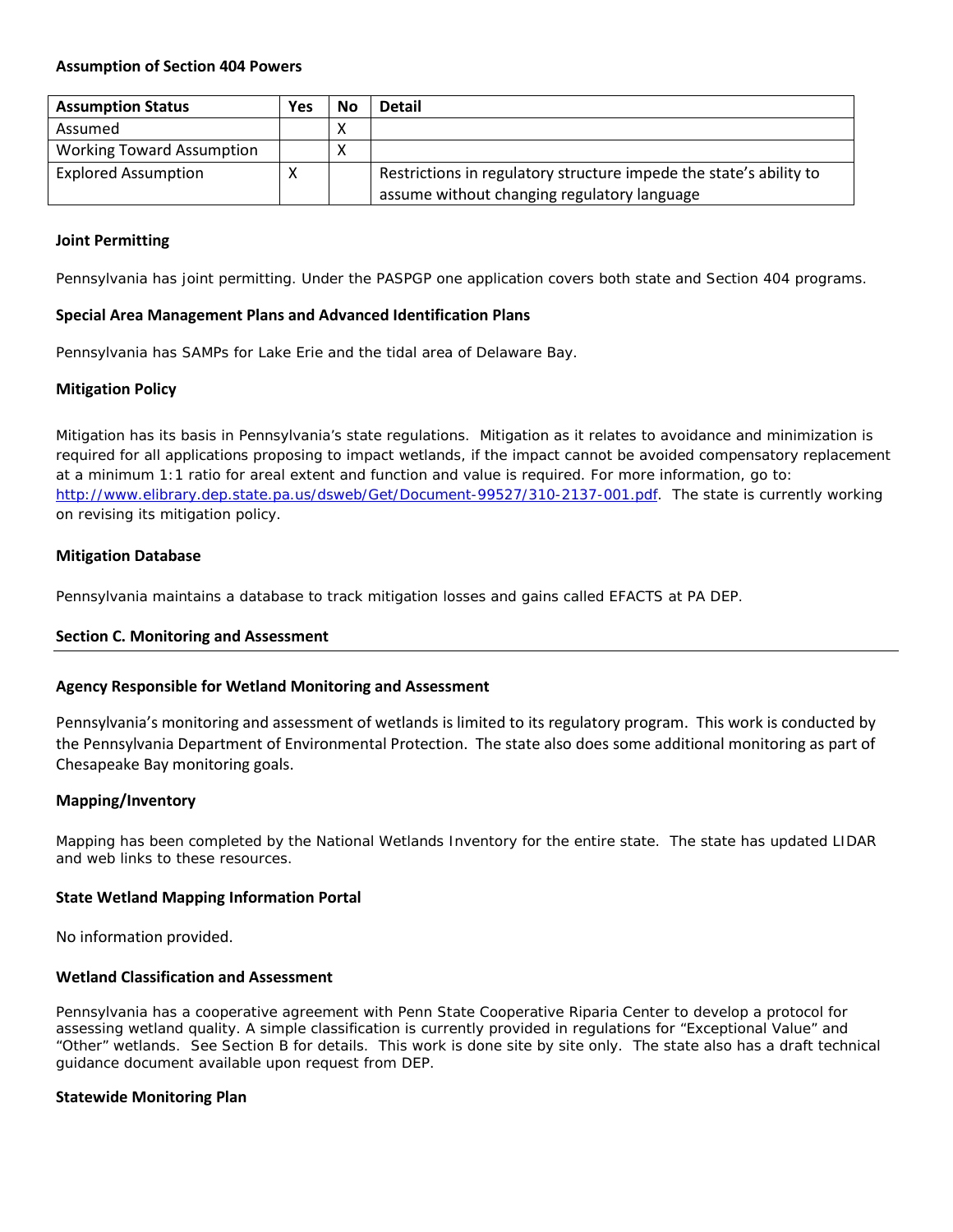Pennsylvania's statewide monitoring plan is part of the "Aquatic Resource Protection and Management Action Plan for the Commonwealth of Pennsylvania (2011-2020)": [http://water.epa.gov/type/wetlands/upload/pa\\_aquatic\\_resource\\_program\\_plan.pdf](http://water.epa.gov/type/wetlands/upload/pa_aquatic_resource_program_plan.pdf)

## **Overall Wetland Gain and Loss Tracking System**

Pennsylvania tracks wetland gains and losses in their EFACTS database.

## **Pennsylvania's wetland monitoring and assessment program has the following characteristics:**

| Level                                | None | Level<br>. .  | eve<br>Level 3<br>LUVUL |  |
|--------------------------------------|------|---------------|-------------------------|--|
| Do<br>10000<br>anio<br>$\sim$ $\sim$ |      | $\sim$ $\sim$ | $\cdots$                |  |

| Type                            | None<br>___ | <b>IBI</b> | .<br>$+1000$<br>uunai | ctional |
|---------------------------------|-------------|------------|-----------------------|---------|
| Don<br><sup>y</sup> ennsylvanıa |             |            | . .                   |         |

| Freauencv    | None | <b>Project Specific</b> | Ongoing |
|--------------|------|-------------------------|---------|
| Pennsylvania |      |                         |         |

## **National Wetland Condition Assessment (NWCA) Participation**

| <b>NWCA Study Type</b>             | Yes | No |
|------------------------------------|-----|----|
| <b>National Study</b>              |     |    |
| <b>State Intensification Study</b> |     |    |

#### <span id="page-5-0"></span>**Section D. Wetland Water Quality Standards**

| <b>Type</b>       | <b>None</b> | <b>Use Existing</b>       | <b>In Process</b> | <b>Adopted</b>            | <b>Future</b>    |
|-------------------|-------------|---------------------------|-------------------|---------------------------|------------------|
|                   |             | <b>WQ Standards</b>       |                   |                           | <b>Direction</b> |
| Wetland-          |             |                           |                   |                           |                  |
| specific          |             | $\boldsymbol{\mathsf{X}}$ |                   |                           |                  |
| <b>Designated</b> |             |                           |                   |                           |                  |
| <b>Uses</b>       |             |                           |                   |                           |                  |
| <b>Narrative</b>  |             |                           |                   |                           |                  |
| criteria in the   |             |                           |                   |                           |                  |
| standards to      |             | $\boldsymbol{\mathsf{X}}$ |                   |                           |                  |
| protect           |             |                           |                   |                           |                  |
| designated        |             |                           |                   |                           |                  |
| wetland uses      |             |                           |                   |                           |                  |
| <b>Numeric</b>    |             |                           |                   |                           |                  |
| criteria in the   |             |                           |                   |                           |                  |
| standards         |             | $\pmb{\mathsf{X}}$        |                   |                           |                  |
| based on          |             |                           |                   |                           |                  |
| wetland type      |             |                           |                   |                           |                  |
| and location to   |             |                           |                   |                           |                  |
| protect the       |             |                           |                   |                           |                  |
| designated uses   |             |                           |                   |                           |                  |
| Anti-             |             |                           |                   | $\boldsymbol{\mathsf{x}}$ |                  |
| degradation       |             |                           |                   | (Cross-                   |                  |
| policy includes   |             |                           |                   | referenced in             |                  |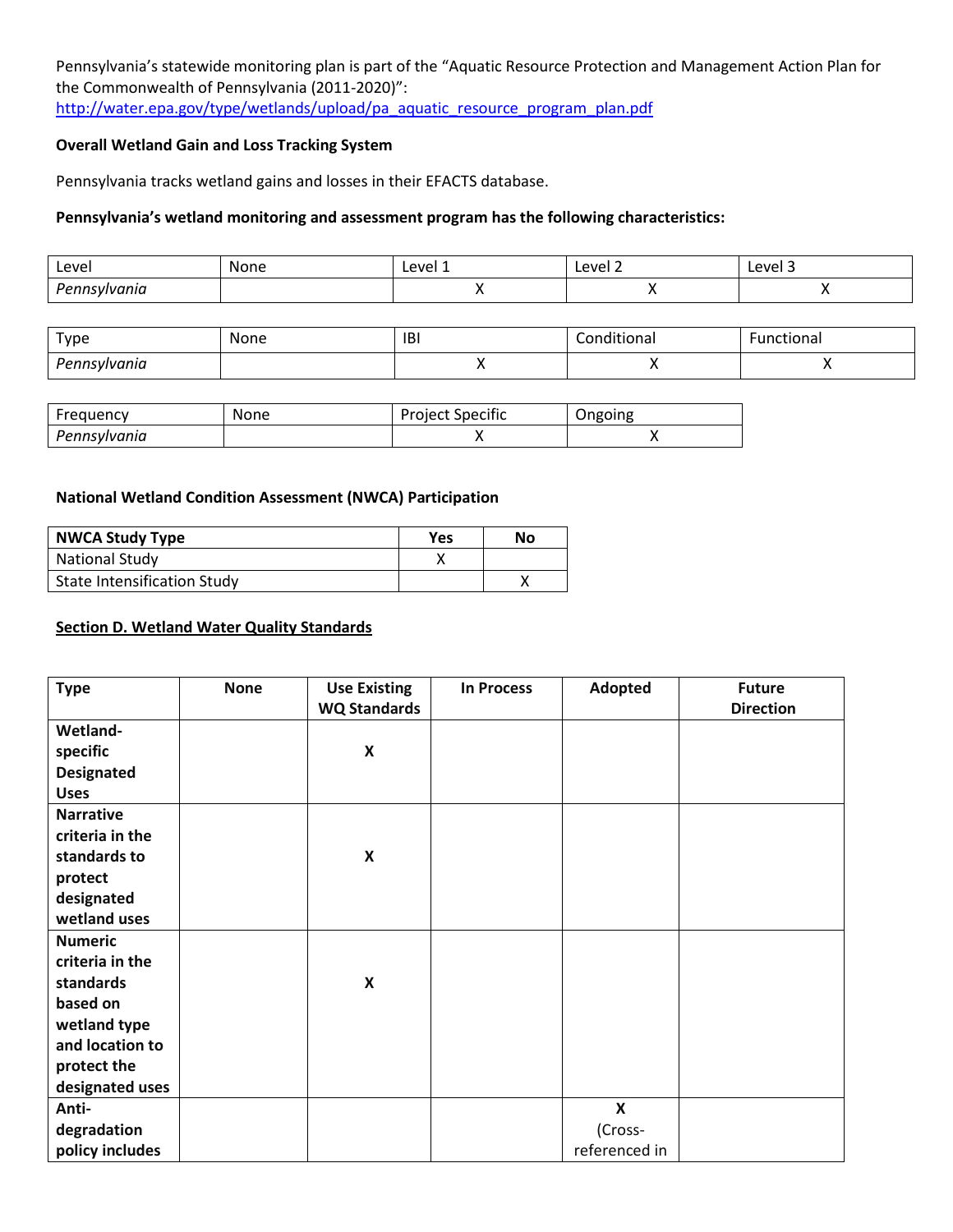| wetlands | Ch. 93, 96     |
|----------|----------------|
|          | (water quality |
|          | standards),    |
|          | 102 and 105    |
|          | regulations)   |

*Detail:* Pennsylvania applies existing designated uses, narrative and numeric criteria to wetlands. However, the state does have a wetland-specific anti-degradation policy based on two major classifications of wetlands – Exceptional Value and Other. The designation of Exceptional Value (EV) wetlands is based on specific characteristics or uses.

## <span id="page-6-0"></span>**Section E: Voluntary Wetland Restoration** (incomplete information)

| <b>Type of Work</b>             | <b>YES</b> | <b>NO</b> | <b>Description</b> |
|---------------------------------|------------|-----------|--------------------|
| Fund Wetland Restoration (may   | х          |           |                    |
| include easement agreements)    |            |           |                    |
| <b>Private Land Restoration</b> |            |           |                    |
| <b>Public Land Restoration</b>  |            |           |                    |
| <b>Technical Assistance</b>     | х          |           |                    |
| Tax Incentives                  |            |           |                    |
| Other                           |            |           |                    |

*Description:* Pennsylvania does not have a state-run, statewide voluntary restoration program that restores wetlands. However, there are ongoing wetland restoration projects in the state, including the Growing Greener Grants Program (wetland or stream). Despite not having an official voluntary restoration program, PA works to collaboratively set goals for restoration work that supports their net gain strategy. Section 319 and Growing Greener Grants have also helped target voluntary restoration activities to support watershed needs in the state. A Clean and Green program administered at the county level encourages landowners to preserve forested areas and wetlands by reducing property taxes.

## **Voluntary Wetland Restoration Program Components**

| <b>Effort</b>                                                                                                      | Nothing in the<br><b>Works</b> | <b>Planning</b> | <b>In Progress</b> | Complete |
|--------------------------------------------------------------------------------------------------------------------|--------------------------------|-----------------|--------------------|----------|
| Program has a set of restoration<br>goals                                                                          | (See above)                    |                 |                    |          |
| Coordinate with relevant agencies<br>that outline restoration/protection<br>goals and strategies and<br>timeframes |                                |                 | Χ                  |          |
| Develop multi-agency body to<br>coordinate restoration/ protection<br>efforts                                      |                                |                 | X                  |          |
| Set restoration goals based on<br>agency objectives and available<br>information                                   | (See above)                    |                 |                    |          |

## **Goals for Restoration Projects**

| Goal                                    | Yes | No | <b>Description</b> |
|-----------------------------------------|-----|----|--------------------|
| No Net Loss                             |     |    |                    |
| Reverse Loss/Net Gain                   |     |    |                    |
| Nonpoint Source Pollution (NPS)/WQ      |     |    |                    |
| <b>Total Maximum Daily Load (TMDLs)</b> |     |    |                    |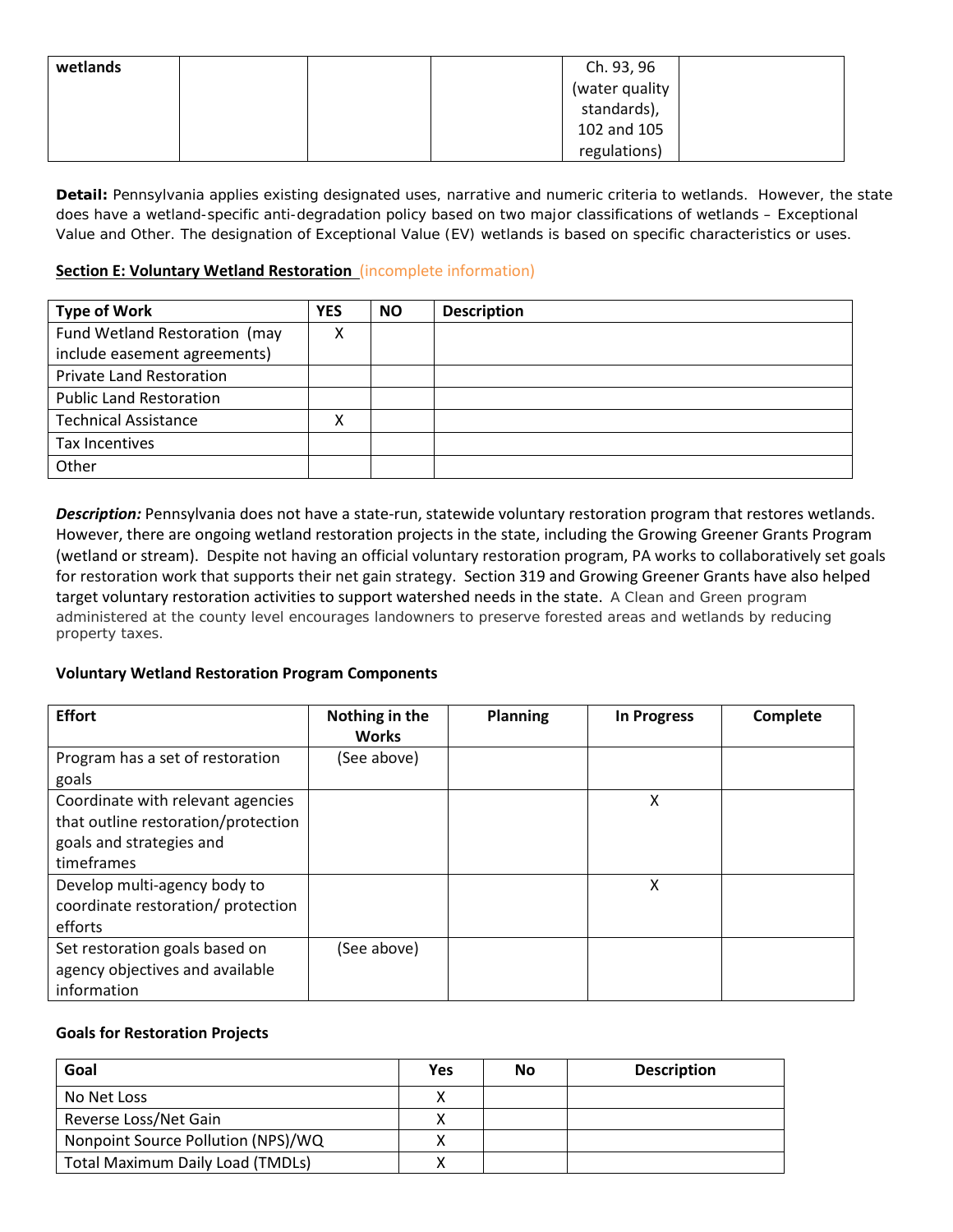| Habitat                      |  |                |
|------------------------------|--|----------------|
| <b>Coastal Protection</b>    |  | Chesapeake Bay |
| <b>Floodwater Protection</b> |  |                |
| Groundwater                  |  |                |
| Other (please describe)      |  |                |

## **Pennsylvania landowner guides/handbooks to assist with voluntary restoration efforts**

Pennsylvania provides a wetland registry identifying wetlands for regulatory (only) mitigation restoration projects.

## <span id="page-7-0"></span>**Section F. Education and Outreach**

PISCES Aquatic and In Lieu Fee outreach for stream, floodway and wetland areas.

# <span id="page-7-1"></span>**Section G. Integration Efforts**

| Entity/Program Area       | Yes/No     | Description of the Connection                                       |
|---------------------------|------------|---------------------------------------------------------------------|
| NPDES/Stormwater          | <b>YES</b> |                                                                     |
| 303(d)                    | <b>YES</b> |                                                                     |
| <b>TMDL</b>               | <b>YES</b> |                                                                     |
| Climate Change/           | NO.        | While the state may include wetlands in statewide plans, there is   |
| <b>Climate Resiliency</b> |            | no involvement of the state wetland program and its staff           |
| Land Use                  | <b>YES</b> | Pennsylvania's Growing Greener Program provides funding for         |
| Planning/watershed        |            | watershed planning, including prioritization of sites for wetland   |
| planning                  |            | creation or restoration.                                            |
|                           |            |                                                                     |
| Flood/Hazard              | <b>YES</b> | Also regulate floodplains along with wetlands and stormwater        |
| Mitigation                |            | through a shared permitting process; wetland work is involved       |
|                           |            | with 100-year floodplain attenuation and mitigation.                |
| Coastal Work              | <b>YES</b> | Great Lakes (Lake Erie); Tidal influence area of the Delaware (both |
|                           |            | regulatory and voluntary)                                           |
| Other (FERC)              | <b>YES</b> |                                                                     |

## **Wetland Program Development Continuum**

| High<br>Complete +<br>x<br>X<br><b>Ongoing Improvements</b><br>Л | 1: Regulation | <b>Wetland Water</b><br><b>Monitoring &amp;</b><br>Assessment<br>Quality<br><b>Standards</b> | <b>Voluntary</b><br><b>Restoration</b> |
|------------------------------------------------------------------|---------------|----------------------------------------------------------------------------------------------|----------------------------------------|
| <b>Working on Implementation</b>                                 |               | x<br>(Reframing work,<br>development<br>protocols)                                           |                                        |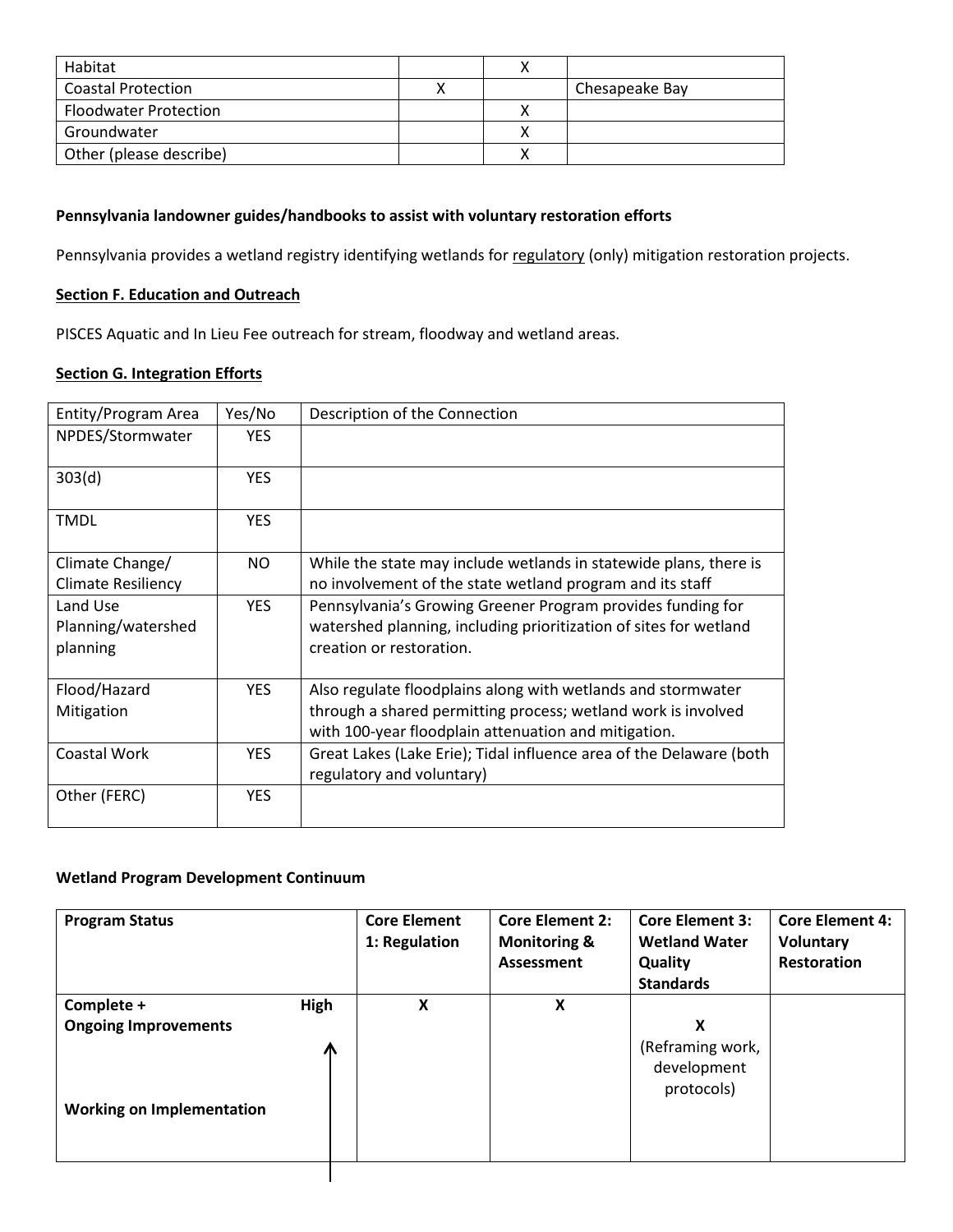| <b>Working on Developing</b> |     |  |                 |
|------------------------------|-----|--|-----------------|
| <b>Early Stages</b>          | LOW |  | (Not Statewide) |
|                              |     |  |                 |

## **Section J. State Wetland Program Contact Information**

#### **Kenneth Murin**

PA Department of EWnvironmental Protection Bureau of Waterways Engineering and Wetlands Division of Wetlands, Encroachments and Training PO Box 8460 (717) 772-5975 kmurin@pa.gov

### **Sidney Freyermuth**

PA Department of EWnvironmental Protection Bureau of Waterways Engineering and Wetlands Division of Wetlands, Encroachments and Training PO Box 8460 (717) 772-5977 sfreyermuth@pa.gov

### **Dave Goerman**

PA Department of EWnvironmental Protection Bureau of Waterways Engineering and Wetlands Division of Wetlands, Encroachments and Training PO Box 8460 (717) 772-5971 dgoerman@pa.gov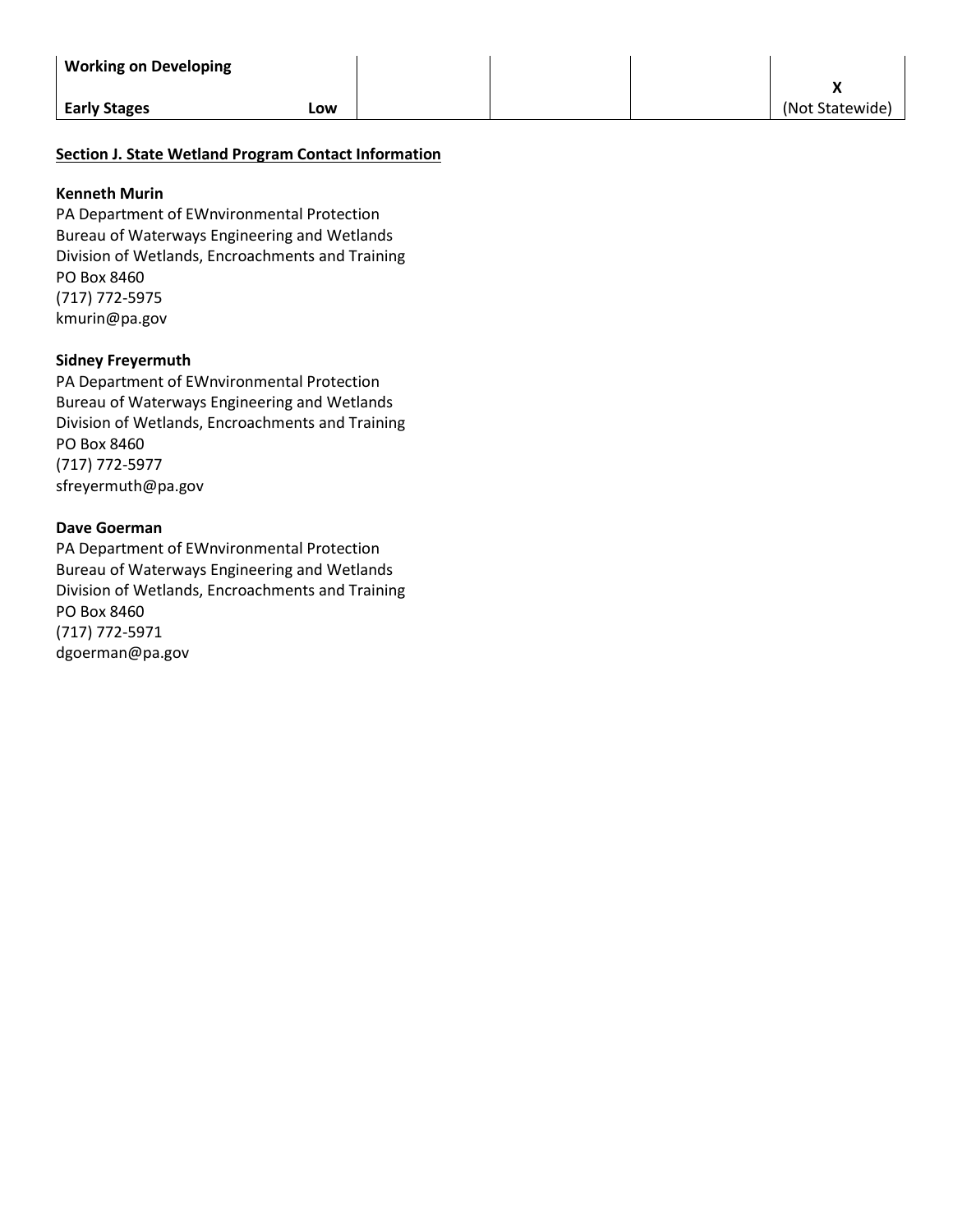## **State Wetland Programs**

- 1. Department of Environmental Protection
	- a) Office of Water Management
		- i. Bureau of Waterways Engineering and Wetlands [http://www.portal.state.pa.us/portal/server.pt/community/bureau\\_of\\_waterways\\_engineering](http://www.portal.state.pa.us/portal/server.pt/community/bureau_of_waterways_engineering_and_wetlands/11202) and wetlands/11202
			- Chesapeake Bay Program [http://www.portal.state.pa.us/portal/server.pt/community/chesapeake\\_bay\\_program/](http://www.portal.state.pa.us/portal/server.pt/community/chesapeake_bay_program/10513) [10513](http://www.portal.state.pa.us/portal/server.pt/community/chesapeake_bay_program/10513)
		- ii. Bureau of Conservation and Restoration

[http://www.portal.state.pa.us/portal/server.pt/community/bureau\\_of\\_conservation\\_and\\_resto](http://www.portal.state.pa.us/portal/server.pt/community/bureau_of_conservation_and_restoration/10593) [ration/10593](http://www.portal.state.pa.us/portal/server.pt/community/bureau_of_conservation_and_restoration/10593)

- County Conservation Districts [http://www.portal.state.pa.us/portal/server.pt/community/county\\_conservation\\_distri](http://www.portal.state.pa.us/portal/server.pt/community/county_conservation_districts/10597) [cts/10597](http://www.portal.state.pa.us/portal/server.pt/community/county_conservation_districts/10597)
- Nonpoint Source Management [http://www.portal.state.pa.us/portal/server.pt/community/nonpoint\\_source\\_manage](http://www.portal.state.pa.us/portal/server.pt/community/nonpoint_source_management/10615) [ment/10615](http://www.portal.state.pa.us/portal/server.pt/community/nonpoint_source_management/10615)
- Citizen's Volunteer Monitoring [http://www.portal.state.pa.us/portal/server.pt/community/citizen%27s\\_volunteer\\_mo](http://www.portal.state.pa.us/portal/server.pt/community/citizen%27s_volunteer_monitoring_program/10596) nitoring program/10596
- Waterway and Wetland Programs <http://www.portal.state.pa.us/portal/server.pt/community/wetlands/10635>
- Wetlands Net Gain Strategy [http://www.dep.state.pa.us/dep/deputate/watermgt/wc/subjects/wwec/general/wetla](http://www.dep.state.pa.us/dep/deputate/watermgt/wc/subjects/wwec/general/wetlands/NetGain.htm) [nds/NetGain.htm](http://www.dep.state.pa.us/dep/deputate/watermgt/wc/subjects/wwec/general/wetlands/NetGain.htm)
- Wetlands Replacement Project [http://www.depweb.state.pa.us/portal/server.pt/community/replacement\\_project/106](http://www.depweb.state.pa.us/portal/server.pt/community/replacement_project/10636) [36](http://www.depweb.state.pa.us/portal/server.pt/community/replacement_project/10636)
- Stormwater Management Program [http://www.portal.state.pa.us/portal/server.pt/community/stormwater\\_management/](http://www.portal.state.pa.us/portal/server.pt/community/stormwater_management/10628) [10628](http://www.portal.state.pa.us/portal/server.pt/community/stormwater_management/10628)
- iii. Bureau of Point and Non-Point Source Management [http://www.portal.state.pa.us/portal/server.pt/community/bureau\\_of\\_point\\_and\\_non](http://www.portal.state.pa.us/portal/server.pt/community/bureau_of_point_and_non-point_source_management/10535)[point\\_source\\_management/10535](http://www.portal.state.pa.us/portal/server.pt/community/bureau_of_point_and_non-point_source_management/10535)
- iv. Interstate Waters Office The Office coordinates and implements the Department's Coastal Resources Management Program (CRM). These functions include a federally funded approved management program for Pennsylvania's two coastal areas, the Delaware Estuary and Lake Erie. [http://www.dep.state.pa.us/river/river\\_basin.htm](http://www.dep.state.pa.us/river/river_basin.htm)
- b) Coastal Resources Management Program <http://www.dep.state.pa.us/river/czmp.htm>
- c) Department of Conservation & Natural Resources
	- i. Natural Heritage Program